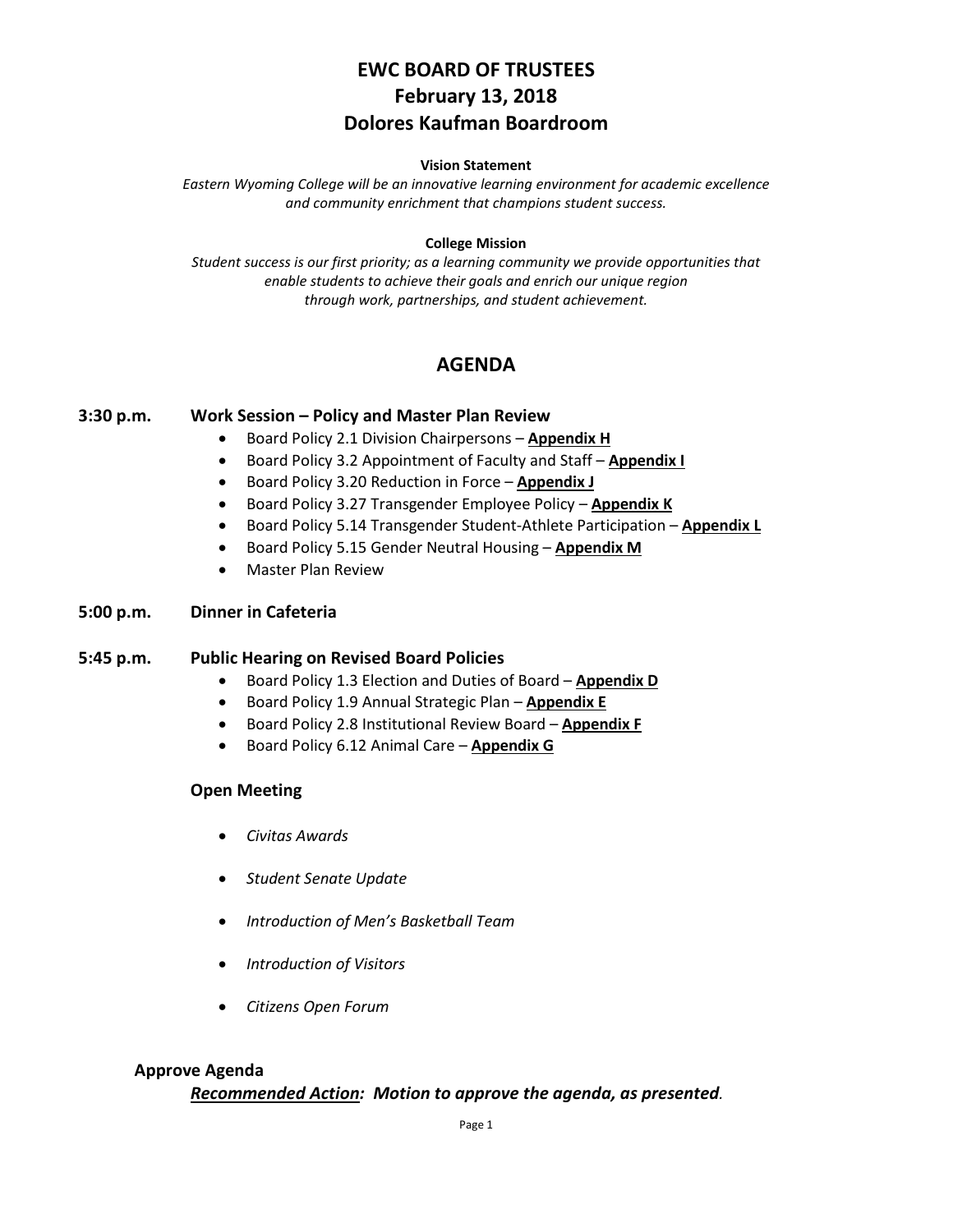#### **President's Update**:

Please see **Appendix A** for the president's update.

#### **Approve Consent Agenda** – **Appendix B**

• **Approve Minutes**: *Please see Appendix B1 for the minutes from the January 9, 2018 meeting and executive session.*

*Prepared by Holly Branham, Executive Assistant to the President/Board of Trustees*

• **Deny Wyoming Governmental Claim Concerning Personnel Grievance**: The Trustees must officially take action on this claim.

*Prepared by Holly Branham, Executive Assistant to the President/Board of Trustees*

*Trustees, please contact Dr. Travers concerning any questions prior to the board meeting.*

*Recommended Action: Motion to approve the consent agenda, as presented.*

# **Action Items**

**Approve Financial Report**

Please see **Appendix C** for the written financial report. *Prepared by Mr. Kwin Wilkes, Vice President for Administrative Services*

*Recommended Action: Motion to approve the financial report, as presented.*

### **Approve on Final Reading Revised Board Policy 1.3 Election and Duties of Board**

The revisions to the Policy can be found in **Appendix D**. *Prepared by Holly Branham, Executive Assistant to the President/Board of Trustees*

*Recommended Action: Motion to approve on final reading the revisions to Board Policy 1.3 Election and Duties of Board, as presented.*

**Approve on Final Reading Revised Board Policy 1.9 Annual Strategic Plan**

The revised Policy can be found in **Appendix E**. *Prepared by Holly Branham, Executive Assistant to the President/Board of Trustees*

*Recommended Action: Motion to approve on final reading the revisions to Board Policy 1.9 Annual Strategic Plan, as presented.*

**Approve on Final Reading Revised Board Policy 2.8 Institutional Review Board** The revised Policy can be found in **Appendix F**.

*Prepared by Holly Branham, Executive Assistant to the President/Board of Trustees*

*Recommended Action: Motion to approve on final reading the revisions to Board Policy 2.8 Institutional Review Board, as presented.*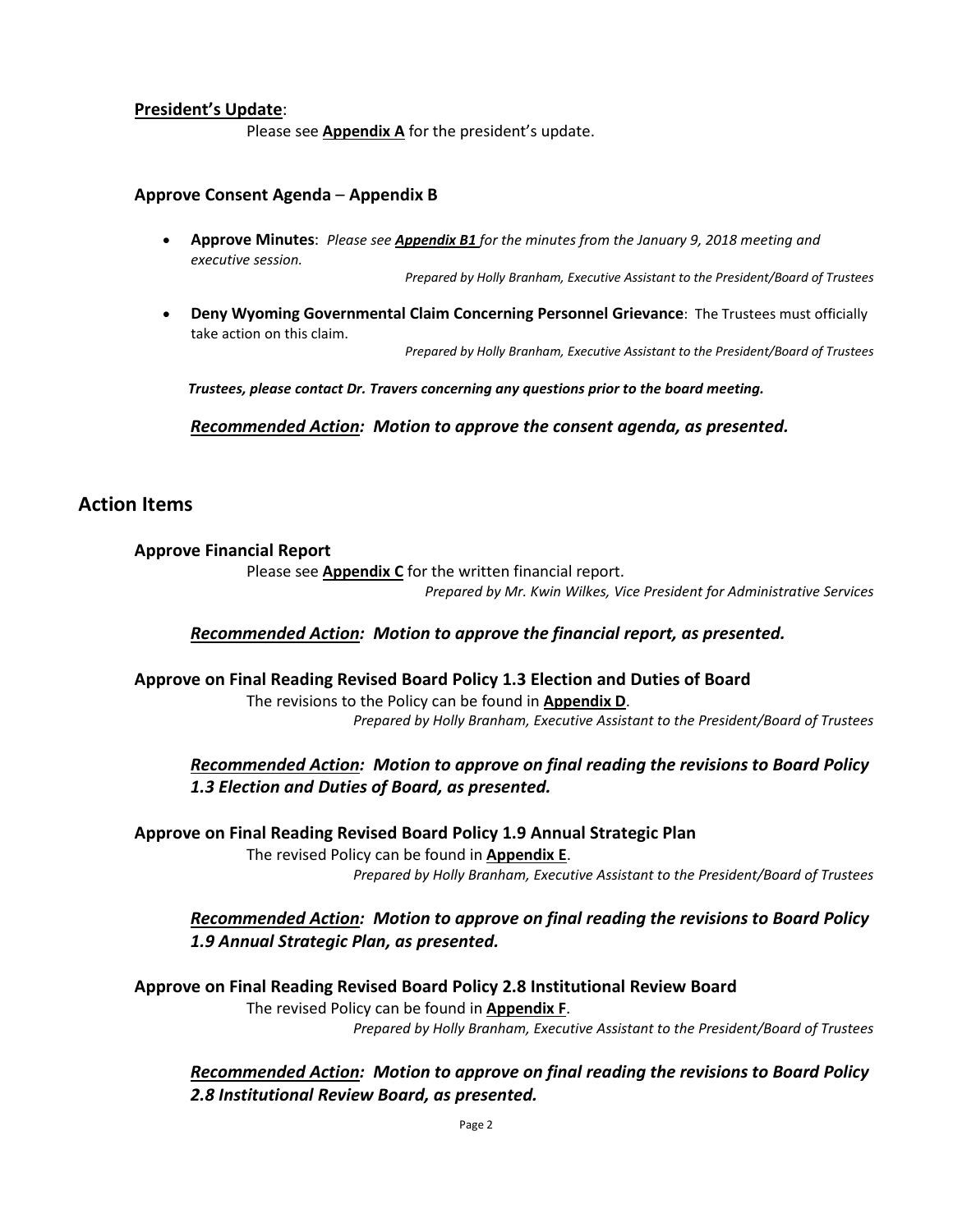### **Approve on Final Reading Revised Board Policy 6.12 Animal Care**

Revisions to Board Policy 6.12 can be found in **Appendix G**.

*Prepared by Holly Branham, Executive Assistant to the President/Board of Trustees*

# *Recommended Action: Motion to approve on final reading the revisions to Board Policy 6.12 Animal Care, as presented.*

### **Approve Master Plan Update**

The Master Plan is included with the board packet under separate cover. *Prepared by Mr. Kwin Wilkes, Vice President for Administrative Services*

### *Recommended Action: Motion to accept the updated Master Plan, as presented.*

### **Approve on First Reading Revisions to Board Policy 2.1 Division Chairpersons**

We are requesting the Trustees consider the revisions to the Division Chairpersons policy which changes the division chair model to a two dean model. Please see **Appendix H** for details.

*Submitted by Dr. Lesley Travers, College President*

# *Recommended Action: Motion to approve on first reading the revisions to Board Policy 2.1 Division Chairpersons, as presented.*

### **Approve on First Reading Revisions to Board Policy 3.2 Appointment of Faculty and Staff**

We are requesting consideration of the revisions to the Appointment of Faculty and Staff Policy. Please see **Appendix I** for a copy of the Policy.

*Submitted by Dr. Lesley Travers, College President*

# *Recommended Action: Motion to approve on first reading the revisions to Board Policy 3.2 Appointment of Faculty and Staff, as presented*.

### **Approve on First Reading Revisions to Board Policy 3.20 Reduction in Force**

Dr. Travers, Mr. Meyer, and Mr. Evans worked together on the revisions to the Reduction In Force Policy and request the Board consider it on first reading. The revised Policy can be found in **Appendix J**.

*Prepared by Holly Branham, Executive Assistant to the President/Board of Trustees*

### *Recommended Action: Motion to approve on first reading the revisions to Board Policy 3.20 Reduction in Force, as presented.*

### **Approve on First Reading New Board Policy 3.27 Transgender Employee Policy**

Please see the details of a new policy regarding transgender employees in **Appendix K**. *Prepared by Mr. Ed Meyer, Director of Human Resources*

### *Recommended Action: Motion to approve on first reading new Board Policy 3.27 Transgender Employee Policy, as presented.*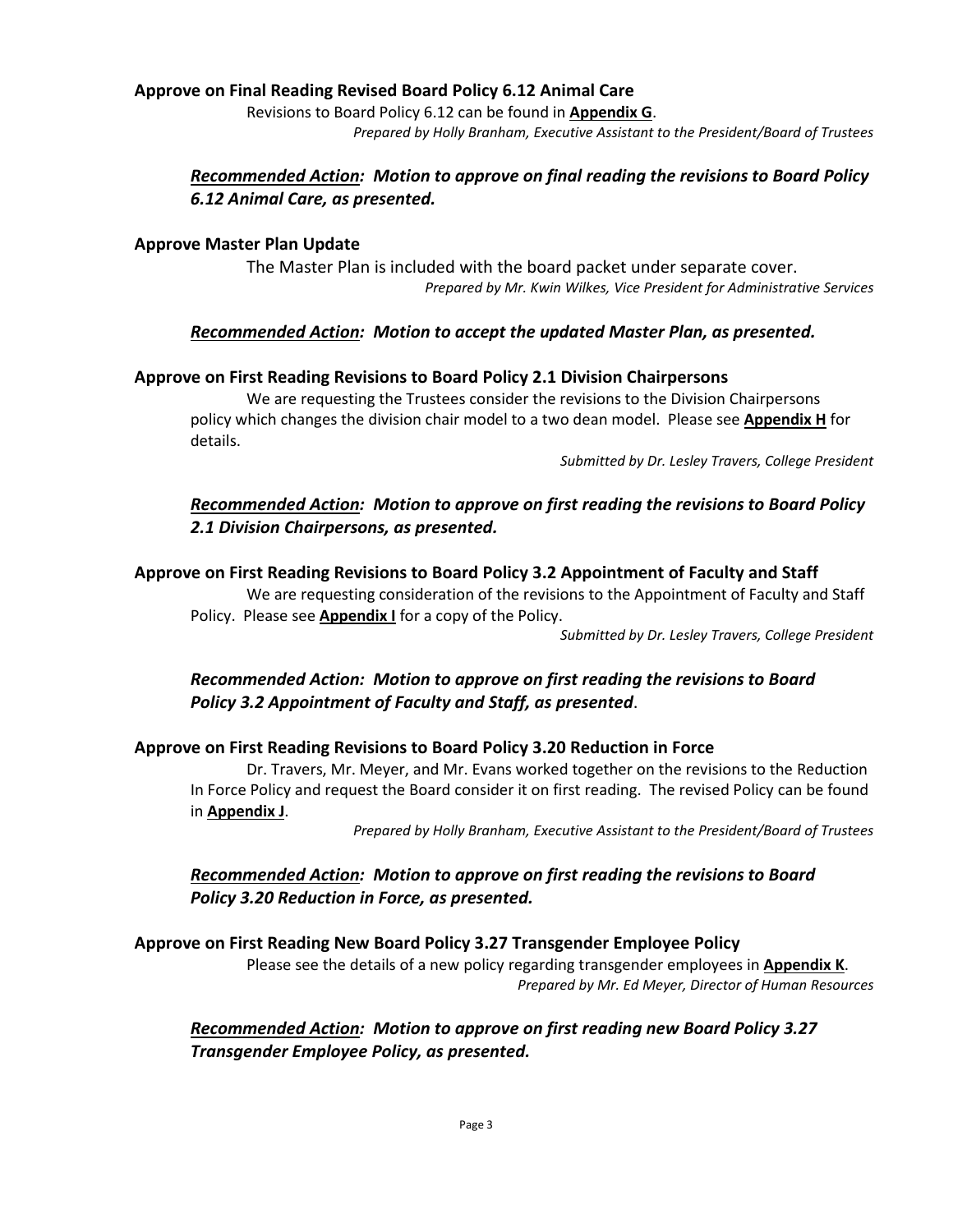### **Approve on First Reading New Board Policy 5.14 Transgender Student-Athlete Participation**

Dr. Travers is requesting the Board consider a new policy on Transgender Student-Athletes. The Policy can be found in **Appendix L**. *Prepared by Holly Branham, Executive Assistant to the President/Board of Trustees*

# *Recommended Action: Motion to approve on first reading new Board Policy 5.14 Transgender Inclusion, as presented.*

**Approve on First Reading New Board Policy 5.15 Gender Neutral Housing Appendix M** contains new Board Policy 5.15 Gender Neutral Housing. *Prepared by Holly Branham, Executive Assistant to the President/Board of Trustees*

# *Recommended Action: Motion to approve on first reading new Board Policy 5.15 Gender Neutral Housing, as presented.*

# **Information Items**

#### **Institutional Development Update**:

An update will be provided at the meeting.

*Prepared by Mr. John Hansen, Director of Institutional Development*

#### **Staff Alliance Update**:

The Staff Alliance will be holding a TBD Spring Fitness Challenge. The group has also been actively soliciting donations for members in need, particularly those with medical issues, an activity we look to carry forward in the future. This is separate from the very good work of the Sunshine Club. We are providing input on upcoming summer hours for the college, and looking to future activities that will work for the benefit of all staff and EWC as a whole. Please see **Appendix N** for the Staff Alliance Spotlight.

*Prepared by Mr. Court Merrigan, Staff Alliance President*

#### **Student Services Update**:

Please see **Appendix O** for the Student Services update.

*Prepared by Dr. Rex Cogdill, Vice President for Student Services*

#### **Academic Services Update:**

Please see **Appendix P** for the Academic Services update.

*Mr. Roger Humphrey, Acting Vice President for Academic Services*

o **One Day and Ten Day Spring On-Campus Enrollment Comparison Summaries**: Please see Mr. Humphrey's update under **Appendix Q**.

*Prepared by Mr. Roger Humphrey and Xi Feng, Data Analyst*

#### **Construction Projects Update**:

Please see **Appendix R** for the construction project update.

*Prepared by Mr. Kwin Wilkes, Vice President for Administrative Services and Mr. Keith Jarvis, Director of Physical Plant*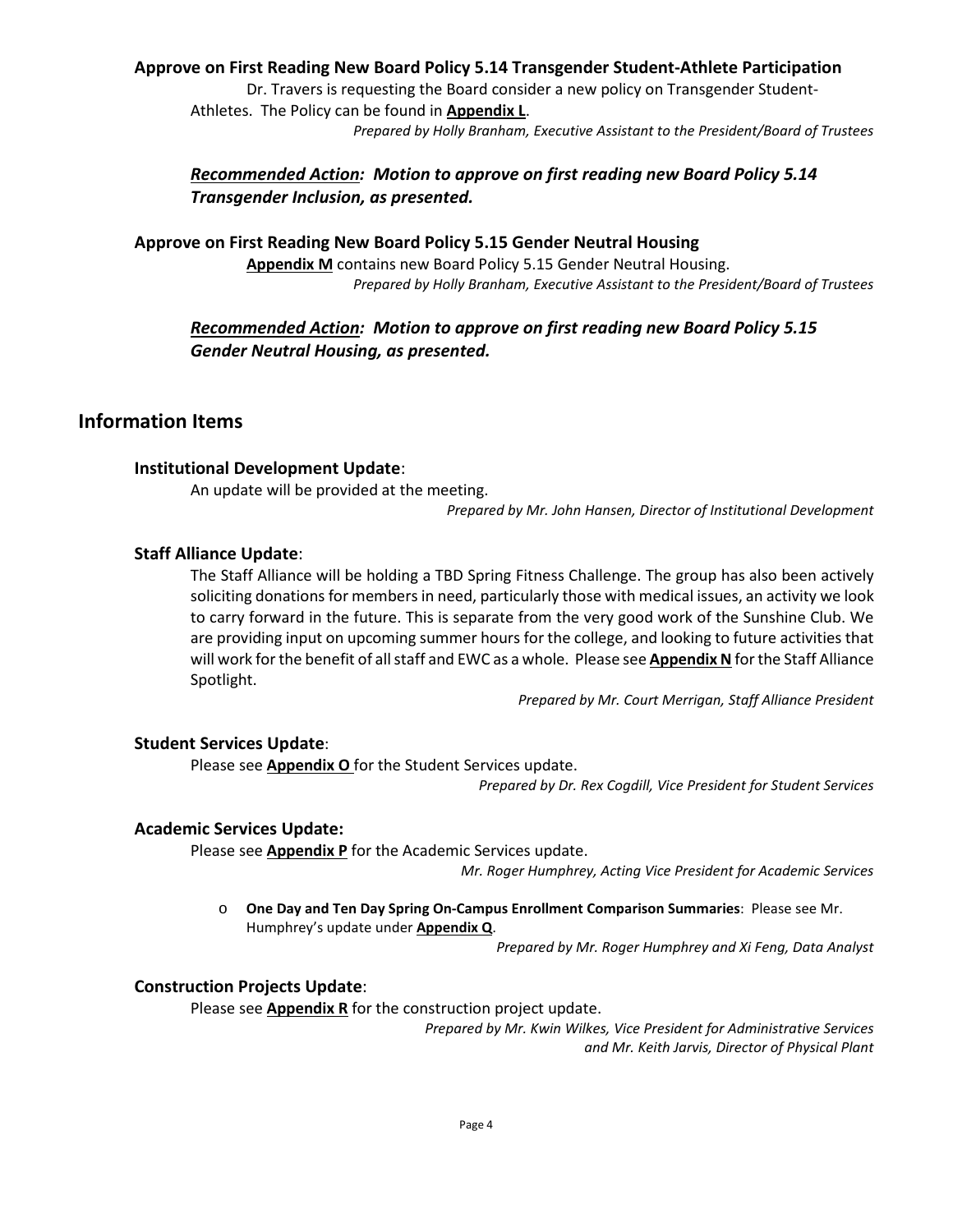### **Faculty Senate Update**:

An update will be provided at the meeting. Please see **Appendix S** for the Faculty Focus *Prepared by Ms. Jen Minks, Faculty Senate President*

### **Human Resources Update**:

Please see **Appendix T** for the January update.

*Prepared by Mr. Edward Meyer, Director of Human Resources*

### **New or Revised Administrative Rules**:

- **Revised Administrative Rule 3.6.2 Witness/Jury Duty**: The revisions to the Administrative Rule clarifies the process when an employee is summoned for official jury duty or called as a witness. Please see **Appendix U** for details.
- **Revised Administrative Rule 6.7.1 Vehicle Use Policy**: The updates to this Administrative Rule relate to the prohibition of alcohol or controlled substances while in a college vehicle. Please see **Appendix V** for details.

### **Trustee Topics**

### • **WACCT Leadership Awards and Legislative Reception, February 21, 2018**

7:00 a.m. -- WACCT Board Meeting, LCCC 9:00 a.m. – Economic Diversification and ENDOW (open to anyone), LCCC 12:00 – Lunch at LCCC 2-5:00 p.m. – Legislature, Jonah Financial Center 5-5:45 p.m. – Cocktail reception, LCCC 5:45-6:30 p.m. – WACCT Awards, LCCC 6:30-8:30 p.m. – Legislative Reception, LCCC

### **Executive Session – Personnel**

*Recommended Action: Motion to approve adjourning to executive session to discuss personnel.*

### **Adjournment**